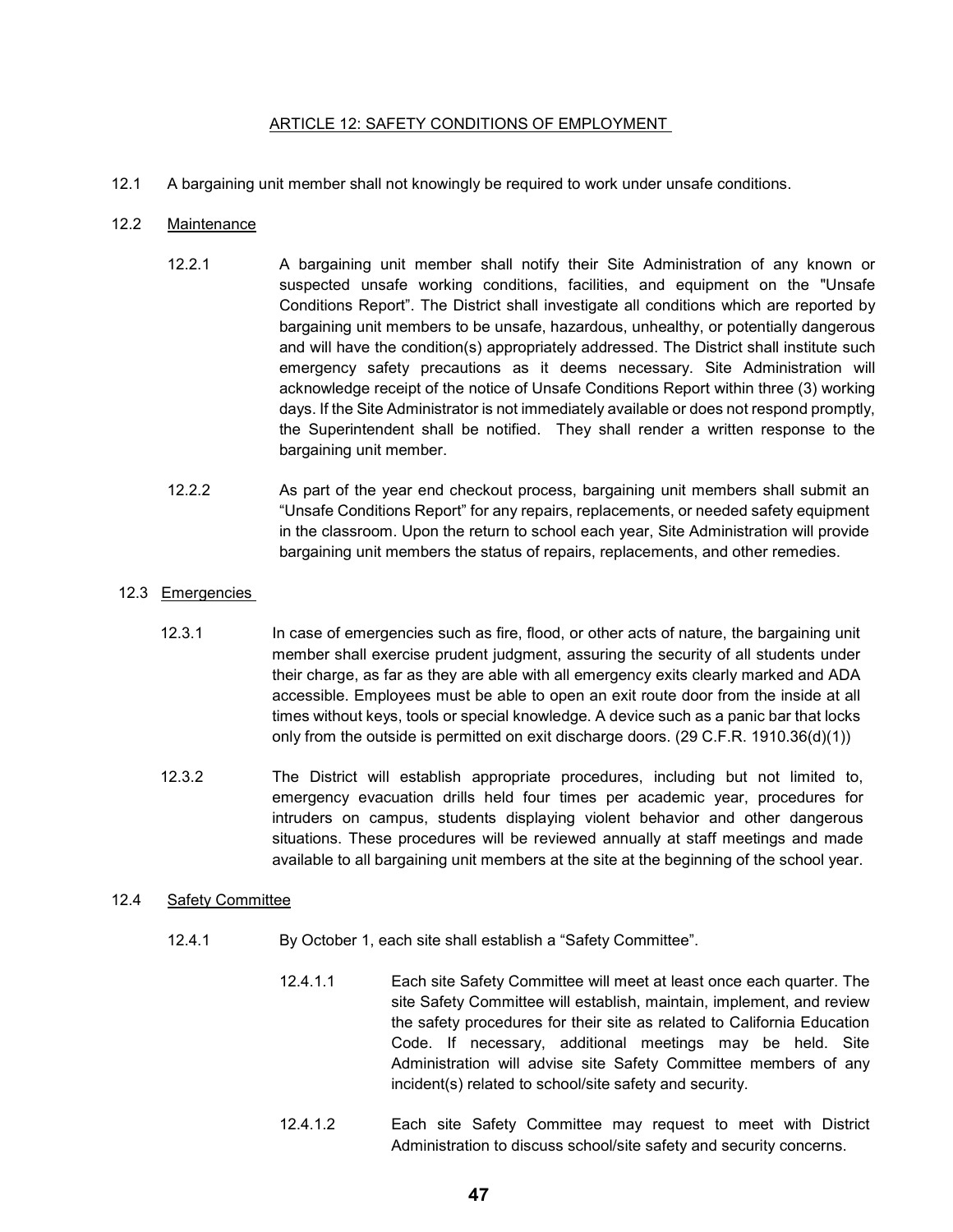- 12.4.2 By October 1, the District shall establish a District-wide Safety Committee that meets a minimum of four (4) times per year.
	- 12.4.2.1 The committee's work will focus on safety priorities and policies established by the Board of Education and site concerns.
	- 12.4.2.2 A bargaining unit member from each site Safety Committee will participate on the District-wide Safety Committee.
	- 12.4.2.3 The Association will appoint two (2) bargaining unit members to participate on the District- wide Safety Committee.
	- 12.4.2.4 A bargaining unit member along with a District representative shall serve as co-chairs of the Committee. Co-chairs will work together to develop agendas, facilitate meetings, publish minutes, represent the committee, and provide two (2) written reports to the WUSD School Board, one (1) in the fall and one (1) in the spring.
- 12.5 Multiple means of viable communication shall be established at each site for emergencies. When bargaining unit members are assigned to be on campus at times other than during normal business hours, the Site Administrator, in consultation with the bargaining unit member, will determine whether additional safety precautions are necessary.
	- 12.5.1 An administrator or designee shall be present on campus at all times during designated hours of operation specific to each site.
	- 12.5.2 An administrator or designee shall be present at a site during all after-hours school sponsored events, such as, sporting, social or parent/family programs. If a designee is utilized, staff shall be notified, in writing, including the contact information for the designee.
	- 12.5.3 Bargaining unit members shall not be designated to direct street traffic. Each site shall facilitate the safe drop off and pick up of students. Bargaining unit members shall not be used to displace classified staff from his/her regularly scheduled duties.
- 12.6 In situations that fall within the scope of District employment, bargaining unit members may use reasonable force and means to protect themselves from attack, protect other persons or property from attack, quell a disturbance threatening physical injury to others, or obtain possession of weapons upon the person or within the control of another. Bargaining unit members shall not be required to physically intercede in altercations. Bargaining unit members are required to seek immediate assistance in such circumstances and notify Site Administration or designee as soon as possible.
	- 12.6.1 In accordance with Ed Code 44807, a bargaining unit member shall not be subject to criminal prosecution or criminal penalties for the exercise, during the performance of the bargaining unit member's duties, of the same degree of physical control over a pupil that a parent would be legally privileged to exercise. In no event shall this control exceed the amount of physical control reasonably necessary to maintain order, protect property, or protect the health and safety of pupils, or to maintain proper and appropriate conditions conducive to learning.
	- 12.6.2 The District shall provide on-going safety training to staff and provide safety topics to sites to be reviewed with staff during staff meetings. The District will provide adequate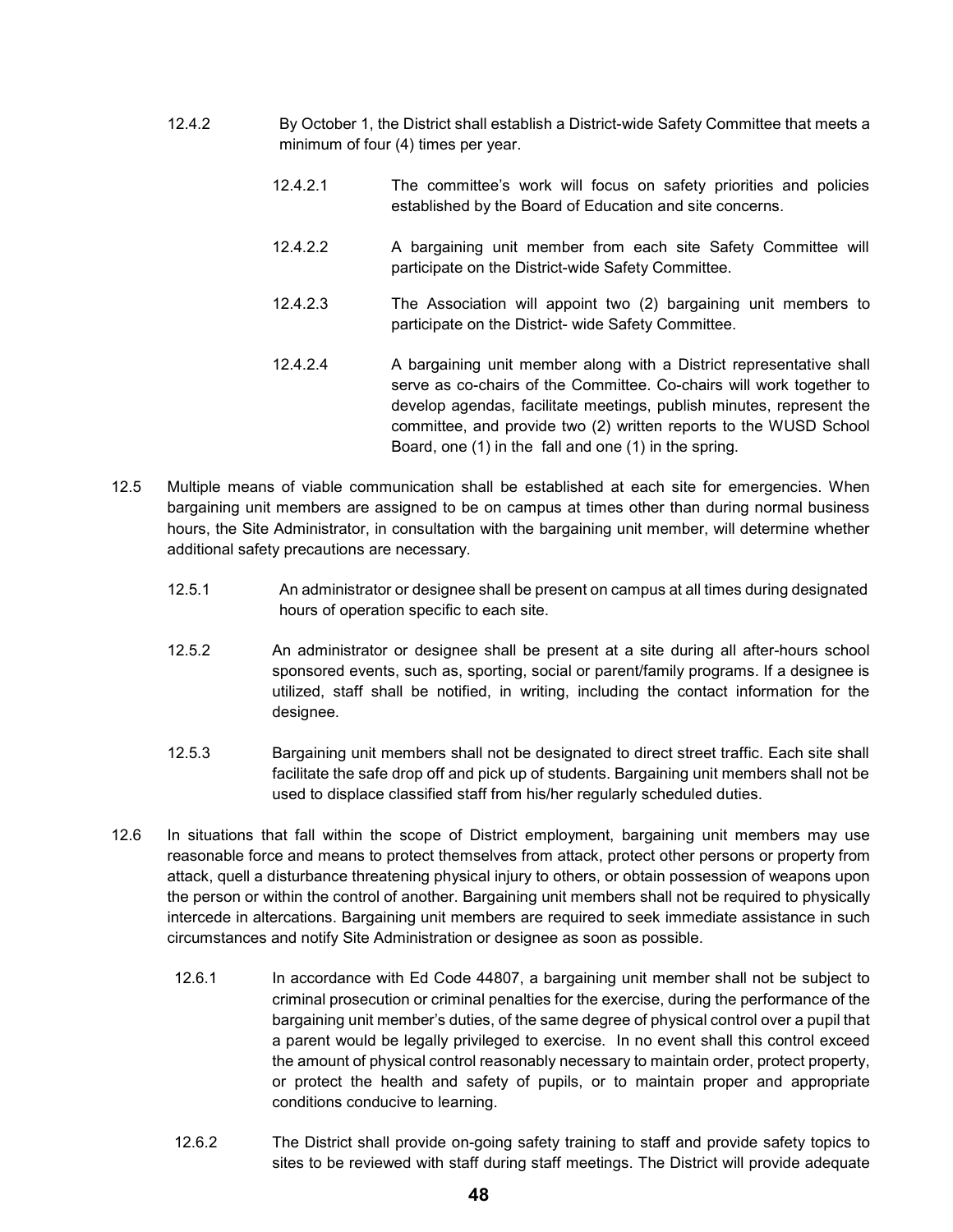time during the contract day, at the beginning of the school year, to allow bargaining unit members to complete the required training on sexual harassment, mandated reporting and/or any other required training.

- 12.7 Bargaining unit members shall not be subjected to discriminatory harassment, assault, written or verbal abuse, or threat by parents and/or other individuals. Bargaining unit members shall immediately report cases of discriminatory harassment, assault, written abuse, verbal abuse, or threat suffered by them in connection with their employment to their immediate supervisor. If attacked, assaulted, or physically threatened by any pupil, the bargaining unit member will report to Site Administration and law enforcement. Once reported, bargaining unit members shall meet with Site Administration to discuss appropriate measures. Site Administration will acknowledge the receipt of the complaint in writing within three (3) working days. If the Site Administrator is not immediately available or does not respond promptly, the District Administration shall be notified. District Administration shall render a written response to the bargaining unit member. The District shall institute such emergency safety precautions as it deems necessary to ensure the safety and well-being of the bargaining unit member and notify the bargaining unit member of any measures taken. Continued harassment or abuse as defined here will be considered an unsafe condition as defined in 12.1.
	- 12.7.1 As per Ed Code 49079, a bargaining unit member shall be provided, upon written request, to reasonable and non-confidential information in the possession of the District relating to the incident or persons involved in the assault or verbal abuse; the District may act in appropriate ways as liaison between the bargaining unit member, the police and the courts in such situations.
	- 12.7.2 At the beginning of each school year, each site shall review safety procedures and provide instruction on how to access the District's policy for student discipline (Education Code Section 48900). A teacher may lawfully suspend any pupil from the teacher's class for any of the acts enumerated in Education Code Section 48900 and/or District policy for the day of the suspension and the day following. The teacher shall immediately report the suspension to the principal of the school and send the pupil to the principal or the principal's designee for appropriate action. As soon as possible, the teacher shall ask the parent or guardian of the pupil to attend a parent-teacher conference regarding the suspension. Whenever practicable, a school counselor or a school psychologist shall attend the conference. A school administrator shall attend the conference if the teacher or the parent or guardian so requests. The pupil shall not be returned to the class from which he or she was suspended during the period of the suspension, without the concurrence of the teacher of the class and the principal.
	- 12.7.3 A pupil suspended from class shall not be placed in another regular class during the period of suspension. However, if the pupil is assigned to more than one class per day, this subdivision shall apply only to other regular classes scheduled at the same time as the class from which the pupil was suspended.
	- 12.7.4 A teacher may also refer a pupil for any of the acts enumerated in Section 48900 and/or District policy to the principal or the principal's designee for consideration of a suspension from the school. Within five (5) school days of being notified by the teacher, the principal or designee shall notify the teacher of the status of the referral.
	- 12.7.5 Teachers will be informed of a student who is subject to reporting according to Education Code § 49079 and the report is made available in a timely fashion to the District/School. Teachers may at any time request information about students provided that it is done in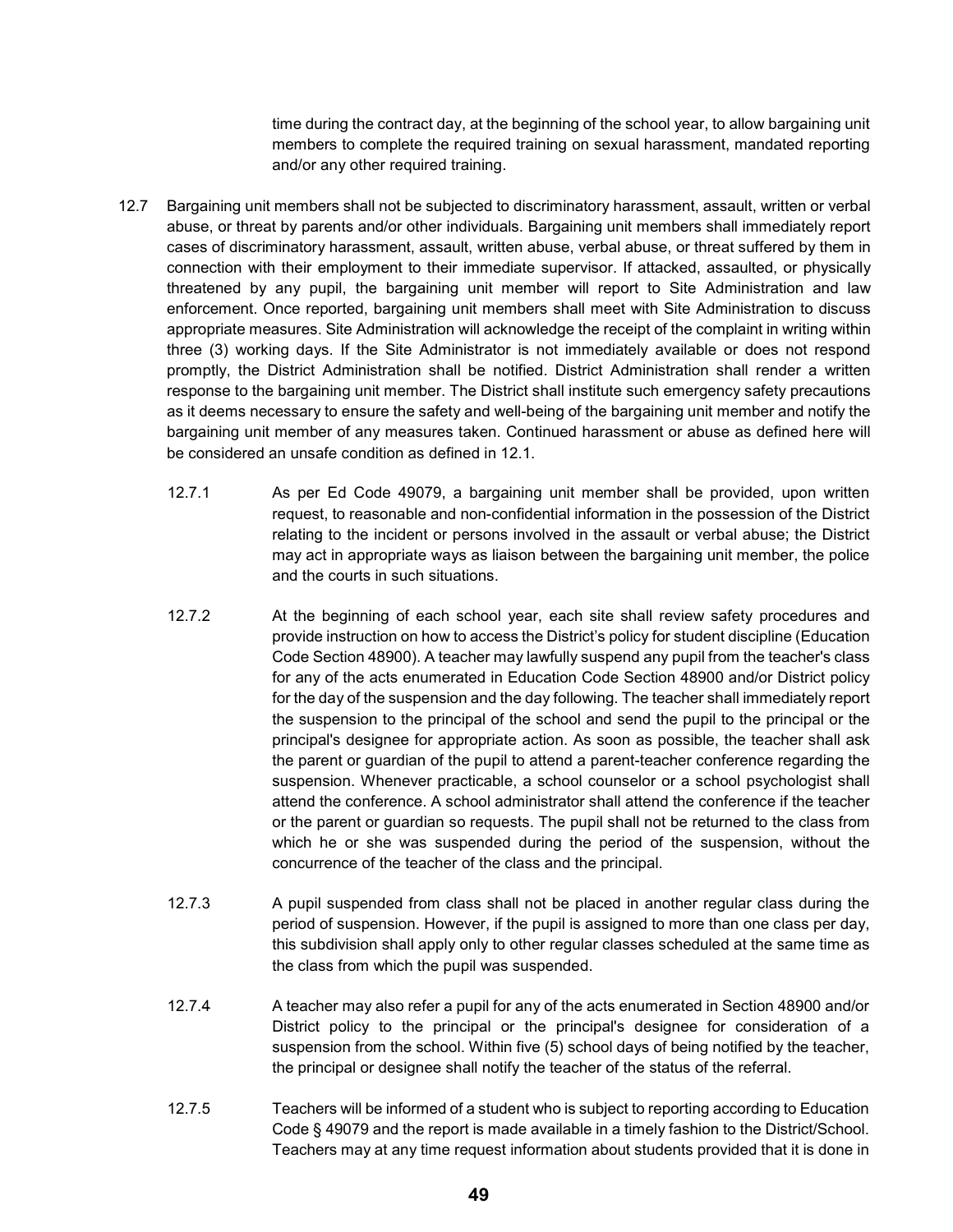compliance with Education Code § 49076.

- 12.7.6 Teachers will have access to all confidential disciplinary files for students in their classes. When the District receives notice that a student is on probation, the District shall promptly notify the student's teacher(s), in writing and provide contact information for the student's probation officer, if known. Probation information shall be treated as confidential. Bargaining unit members will notify the Site Administration prior to contacting the probation department.
- 12.7.7 In instances where it has been determined that a student has engaged in assault, written abuse, verbal abuse, or has threatened a bargaining unit member, a behavior contract will be written. The bargaining unit member involved will receive a copy of the behavior contract.
- 12.7.8 A Site Administrator shall review the Student Behavioral Expectations Handbook with bargaining unit members, including the Board adopted Dress Code by September 1 of each school year.
- 12.7.9 Support shall be provided to bargaining unit members to assist them with students who demonstrate emergent and immediate needs, students with a behavior support plan, and students identified through the Multi-Tiered Systems of Support process. This support shall be provided by behaviorists, mental health professionals and/or other appropriate resources.
- 12.7.10 Bargaining unit members shall not be utilized as the sole source of security. Any bargaining unit member assigned to supervision and/or security duties outside of school hours shall be provided with a functioning means of communication, necessary equipment including keys, and contact information for the administrator or designee on site.
- 12.7.11 When the District is made aware of a student's medical requirement(s), the student's teacher(s) shall be notified promptly, in writing, of the student's medical requirement(s) to the extent allowed by law (e.g., HIPAA). Classroom teachers shall not be designated the primary caregivers or placed in charge of medication or medical procedures of students. In the event of an emergency, every effort will be made to assist students. All classrooms shall be equipped with a first aid kit, including a CPR mouth barrier.
- 12.7.12 Bargaining unit members who teach students who have a 1:1 aide shall have the support of that student's assigned para-educator during the student's school day.
- 12.8 As defined herein, the District shall reimburse a bargaining unit member up to \$500.00 for any out-ofpocket loss, damage or destruction of personal property of the bargaining unit member sustained in situations that fall within the scope of District employment. A bargaining unit member may petition the Board for reimbursement beyond the stated limits.
	- 12.8.1 Upon request submitted to Site Administration, the District shall provide certificated personnel with a convenient place in the classroom or other primary work area which personal belongings can be secured at each site.
	- 12.8.2 Special equipment not provided by the District and utilized outside the instructional norm, requires prior written approval of the District. Appropriate reports to law enforcement agencies shall be filed by the bargaining unit member in case of stolen property.